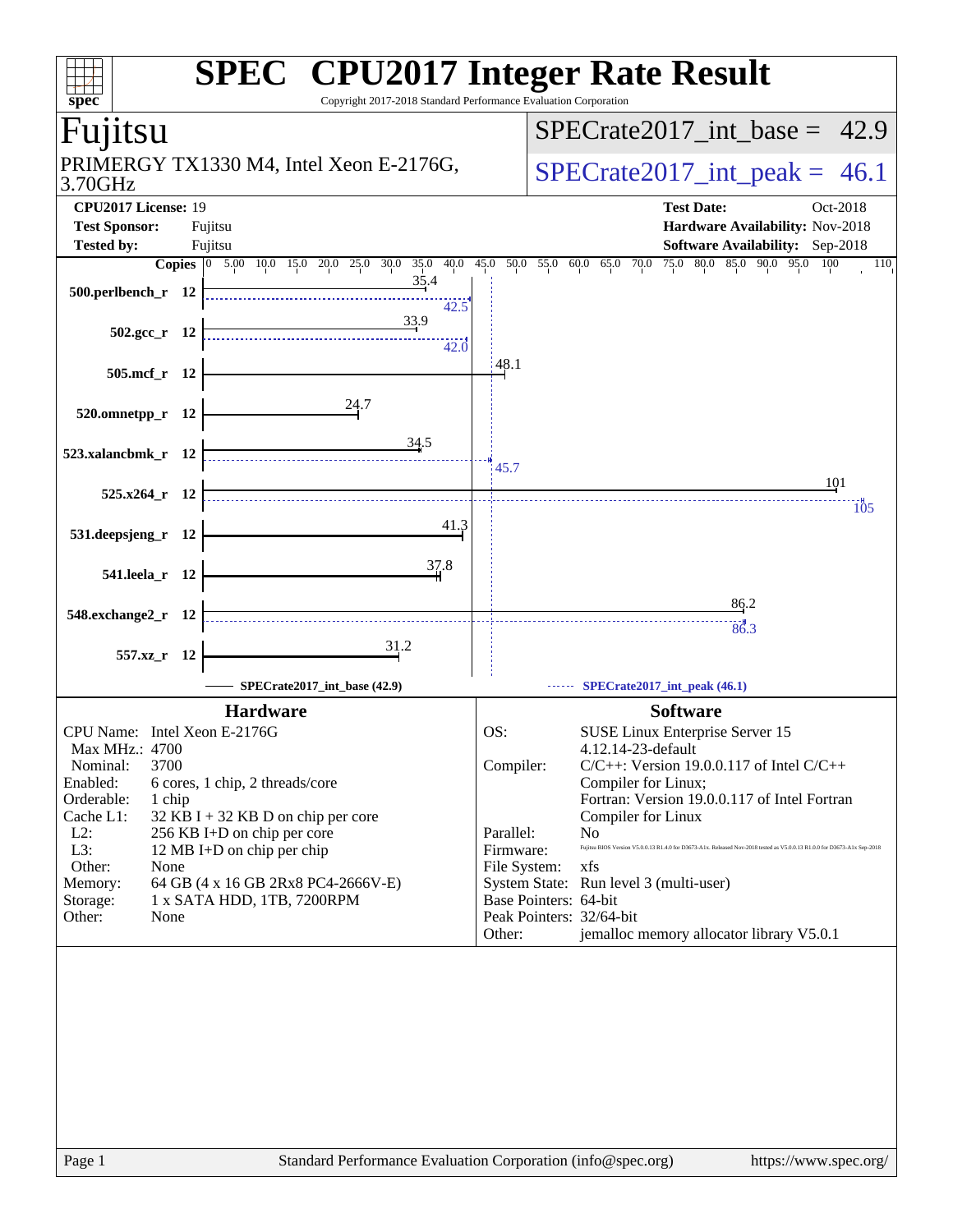Copyright 2017-2018 Standard Performance Evaluation Corporation

### Fujitsu

### PRIMERGY TX1330 M4, Intel Xeon E-2176G,  $\vert$  SPECrate2017 int peak = 46.1

SPECrate2017 int\_base =  $42.9$ 

#### 3.70GHz

**[CPU2017 License:](http://www.spec.org/auto/cpu2017/Docs/result-fields.html#CPU2017License)** 19 **[Test Date:](http://www.spec.org/auto/cpu2017/Docs/result-fields.html#TestDate)** Oct-2018

**[Test Sponsor:](http://www.spec.org/auto/cpu2017/Docs/result-fields.html#TestSponsor)** Fujitsu **[Hardware Availability:](http://www.spec.org/auto/cpu2017/Docs/result-fields.html#HardwareAvailability)** Nov-2018 **[Tested by:](http://www.spec.org/auto/cpu2017/Docs/result-fields.html#Testedby)** Fujitsu **[Software Availability:](http://www.spec.org/auto/cpu2017/Docs/result-fields.html#SoftwareAvailability)** Sep-2018

#### **[Results Table](http://www.spec.org/auto/cpu2017/Docs/result-fields.html#ResultsTable)**

|                           |               |                |       | <b>Base</b>    |       |                |       |               | <b>Peak</b>    |              |                |              |                |              |
|---------------------------|---------------|----------------|-------|----------------|-------|----------------|-------|---------------|----------------|--------------|----------------|--------------|----------------|--------------|
| <b>Benchmark</b>          | <b>Copies</b> | <b>Seconds</b> | Ratio | <b>Seconds</b> | Ratio | <b>Seconds</b> | Ratio | <b>Copies</b> | <b>Seconds</b> | <b>Ratio</b> | <b>Seconds</b> | <b>Ratio</b> | <b>Seconds</b> | <b>Ratio</b> |
| $500$ .perlbench r        | 12            | 540            | 35.4  | 538            | 35.5  | 539            | 35.4  | 12            | 450            | 42.4         | 449            | 42.6         | 450            | 42.5         |
| $502.\text{gcc}_{r}$      | 12            | 501            | 33.9  | 501            | 33.9  | 499            | 34.0  | 12            | <u>404</u>     | 42.0         | 404            | 42.1         | 405            | 42.0         |
| $505$ .mcf r              | 12            | 403            | 48.1  | 404            | 48.1  | 404            | 48.0  | 12            | 403            | 48.1         | 404            | 48.1         | 404            | 48.0         |
| 520.omnetpp_r             | 12            | 636            | 24.8  | 637            | 24.7  | 636            | 24.7  | 12            | 636            | 24.8         | 637            | 24.7         | 636            | 24.7         |
| 523.xalancbmk r           | 12            | 367            | 34.5  | 369            | 34.4  | 365            | 34.7  | 12            | 278            | 45.5         | 277            | 45.7         | 276            | 45.9         |
| 525.x264 r                | 12            | 208            | 101   | 208            | 101   | 208            | 101   | 12            | 200            | 105          | 199            | 105          | 199            | 105          |
| 531.deepsjeng_r           | 12            | 333            | 41.3  | 333            | 41.3  | 333            | 41.4  | 12            | 333            | 41.3         | 333            | 41.3         | 333            | 41.4         |
| 541.leela r               | 12            | 526            | 37.8  | 533            | 37.3  | 525            | 37.9  | 12            | 526            | 37.8         | 533            | 37.3         | 525            | 37.9         |
| 548.exchange2 r           | 12            | 365            | 86.1  | 365            | 86.2  | 365            | 86.2  | 12            | 363            | 86.5         | 365            | 86.2         | 364            | 86.3         |
| 557.xz r                  | 12            | 415            | 31.2  | 415            | 31.2  | 416            | 31.1  | 12            | 415            | 31.2         | 415            | 31.2         | 416            | 31.1         |
| $SPECrate2017$ int base = |               |                | 42.9  |                |       |                |       |               |                |              |                |              |                |              |

**[SPECrate2017\\_int\\_peak =](http://www.spec.org/auto/cpu2017/Docs/result-fields.html#SPECrate2017intpeak) 46.1**

Results appear in the [order in which they were run.](http://www.spec.org/auto/cpu2017/Docs/result-fields.html#RunOrder) Bold underlined text [indicates a median measurement.](http://www.spec.org/auto/cpu2017/Docs/result-fields.html#Median)

#### **[Submit Notes](http://www.spec.org/auto/cpu2017/Docs/result-fields.html#SubmitNotes)**

 The taskset mechanism was used to bind copies to processors. The config file option 'submit' was used to generate taskset commands to bind each copy to a specific processor. For details, please see the config file.

#### **[Operating System Notes](http://www.spec.org/auto/cpu2017/Docs/result-fields.html#OperatingSystemNotes)**

 Stack size set to unlimited using "ulimit -s unlimited" Process tuning settings: echo 500000 > /proc/sys/kernel/sched\_cfs\_bandwidth\_slice\_us

#### **[General Notes](http://www.spec.org/auto/cpu2017/Docs/result-fields.html#GeneralNotes)**

Environment variables set by runcpu before the start of the run: LD\_LIBRARY\_PATH = "/home/Benchmark/speccpu2017-ic19-20181011/icc19-lib/ia32" LD\_LIBRARY\_PATH = "\$LD\_LIBRARY\_PATH:/home/Benchmark/speccpu2017-ic19-20181011/icc19-lib/intel64" LD\_LIBRARY\_PATH = "\$LD\_LIBRARY\_PATH:/home/Benchmark/speccpu2017-ic19-20181011/je5.0.1-32" LD\_LIBRARY\_PATH = "\$LD\_LIBRARY\_PATH:/home/Benchmark/speccpu2017-ic19-20181011/je5.0.1-64"

 Binaries compiled on a system with 2x Intel Xeon Silver 4108 CPU + 384GB RAM memory using SUSE Linux Enterprise Server 12 SP2 Transparent Huge Pages enabled by default Prior to runcpu invocation Filesystem page cache synced and cleared with: sync; echo 3 > /proc/sys/vm/drop\_caches jemalloc: configured and built at default for 32bit (i686) and 64bit (x86\_64) targets; jemalloc: built with the RedHat Enterprise 7.4, and the system compiler gcc 4.8.5; jemalloc: sources available via jemalloc.net;

**(Continued on next page)**

| Page 2 | Standard Performance Evaluation Corporation (info@spec.org) | https://www.spec.org/ |
|--------|-------------------------------------------------------------|-----------------------|

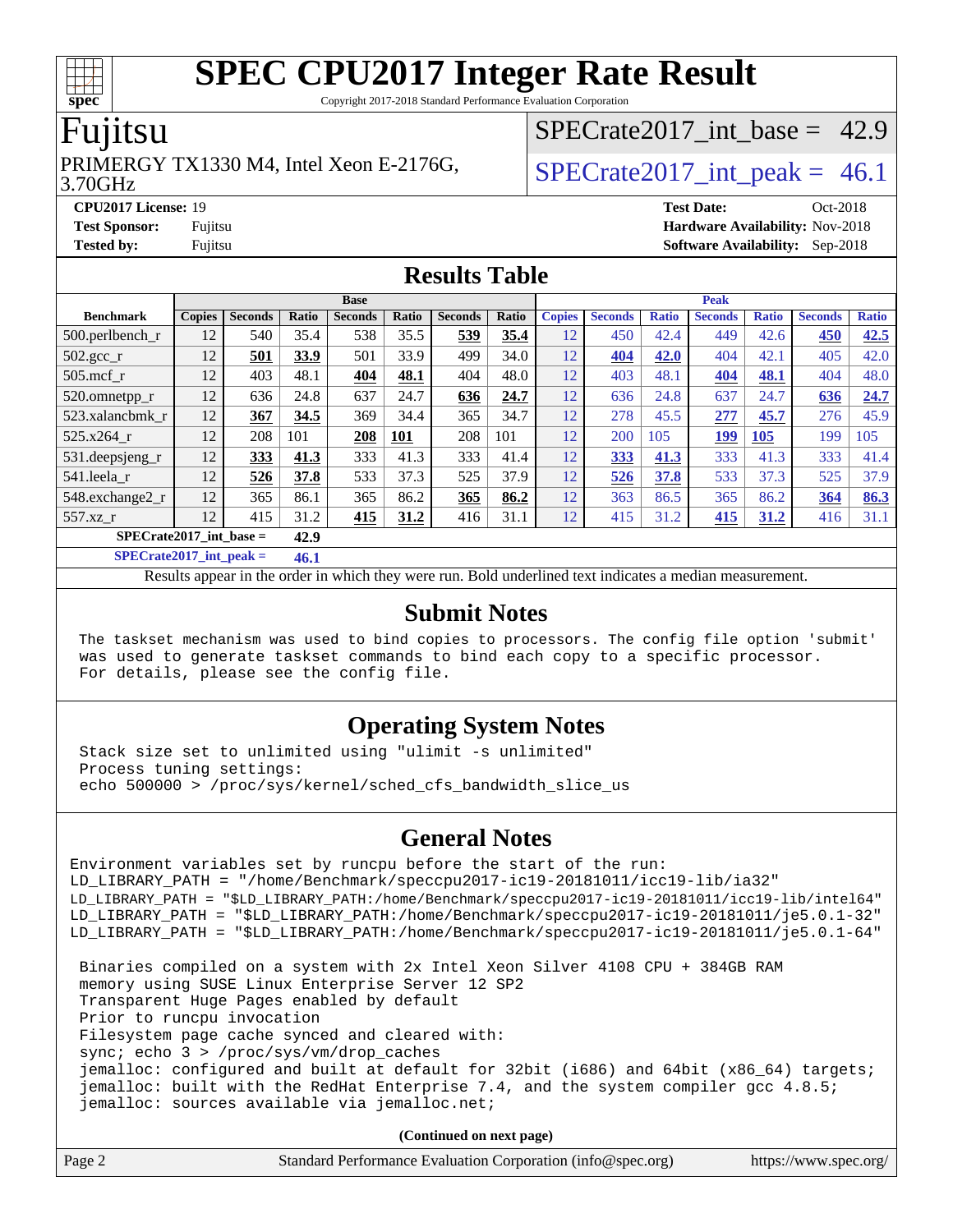Copyright 2017-2018 Standard Performance Evaluation Corporation

### Fujitsu

PRIMERGY TX1330 M4, Intel Xeon E-2176G,  $\vert$  SPECrate2017 int peak = 46.1

SPECrate2017 int\_base =  $42.9$ 

3.70GHz

**[Tested by:](http://www.spec.org/auto/cpu2017/Docs/result-fields.html#Testedby)** Fujitsu **[Software Availability:](http://www.spec.org/auto/cpu2017/Docs/result-fields.html#SoftwareAvailability)** Sep-2018

**[CPU2017 License:](http://www.spec.org/auto/cpu2017/Docs/result-fields.html#CPU2017License)** 19 **[Test Date:](http://www.spec.org/auto/cpu2017/Docs/result-fields.html#TestDate)** Oct-2018 **[Test Sponsor:](http://www.spec.org/auto/cpu2017/Docs/result-fields.html#TestSponsor)** Fujitsu **[Hardware Availability:](http://www.spec.org/auto/cpu2017/Docs/result-fields.html#HardwareAvailability)** Nov-2018

#### **[General Notes \(Continued\)](http://www.spec.org/auto/cpu2017/Docs/result-fields.html#GeneralNotes)**

Yes: The test sponsor attests, as of date of publication, that CVE-2017-5754 (Meltdown) is mitigated in the system as tested and documented. Yes: The test sponsor attests, as of date of publication, that CVE-2017-5753 (Spectre variant 1) is mitigated in the system as tested and documented. Yes: The test sponsor attests, as of date of publication, that CVE-2017-5715 (Spectre variant 2) is mitigated in the system as tested and documented.

#### **[Platform Notes](http://www.spec.org/auto/cpu2017/Docs/result-fields.html#PlatformNotes)**

Page 3 Standard Performance Evaluation Corporation [\(info@spec.org\)](mailto:info@spec.org) <https://www.spec.org/> BIOS configuration: Hardware Prefetcher = Disabled Adjacent Cache Line Prefetch = Disabled VT-d = Disabled Fan Control = Full Race To Halt (RTH) = Disabled DMI Link ASPM Control = L0s REFRESH\_2X\_MODE = 2- Enabled HOT only Sysinfo program /home/Benchmark/speccpu2017-ic19-20181011/bin/sysinfo Rev: r5797 of 2017-06-14 96c45e4568ad54c135fd618bcc091c0f running on TX1330M4 Tue Oct 16 12:47:18 2018 SUT (System Under Test) info as seen by some common utilities. For more information on this section, see <https://www.spec.org/cpu2017/Docs/config.html#sysinfo> From /proc/cpuinfo model name : Intel(R) Xeon(R) E-2176G CPU @ 3.70GHz 1 "physical id"s (chips) 12 "processors" cores, siblings (Caution: counting these is hw and system dependent. The following excerpts from /proc/cpuinfo might not be reliable. Use with caution.) cpu cores : 6 siblings : 12 physical 0: cores 0 1 2 3 4 5 From lscpu: Architecture: x86\_64<br>
CPU op-mode(s): 32-bit, 64-bit CPU op-mode $(s)$ : Byte Order: Little Endian  $CPU(s):$  12 On-line CPU(s) list: 0-11 Thread(s) per core: 2 Core(s) per socket: 6 Socket(s): 1 NUMA node(s): 1 **(Continued on next page)**

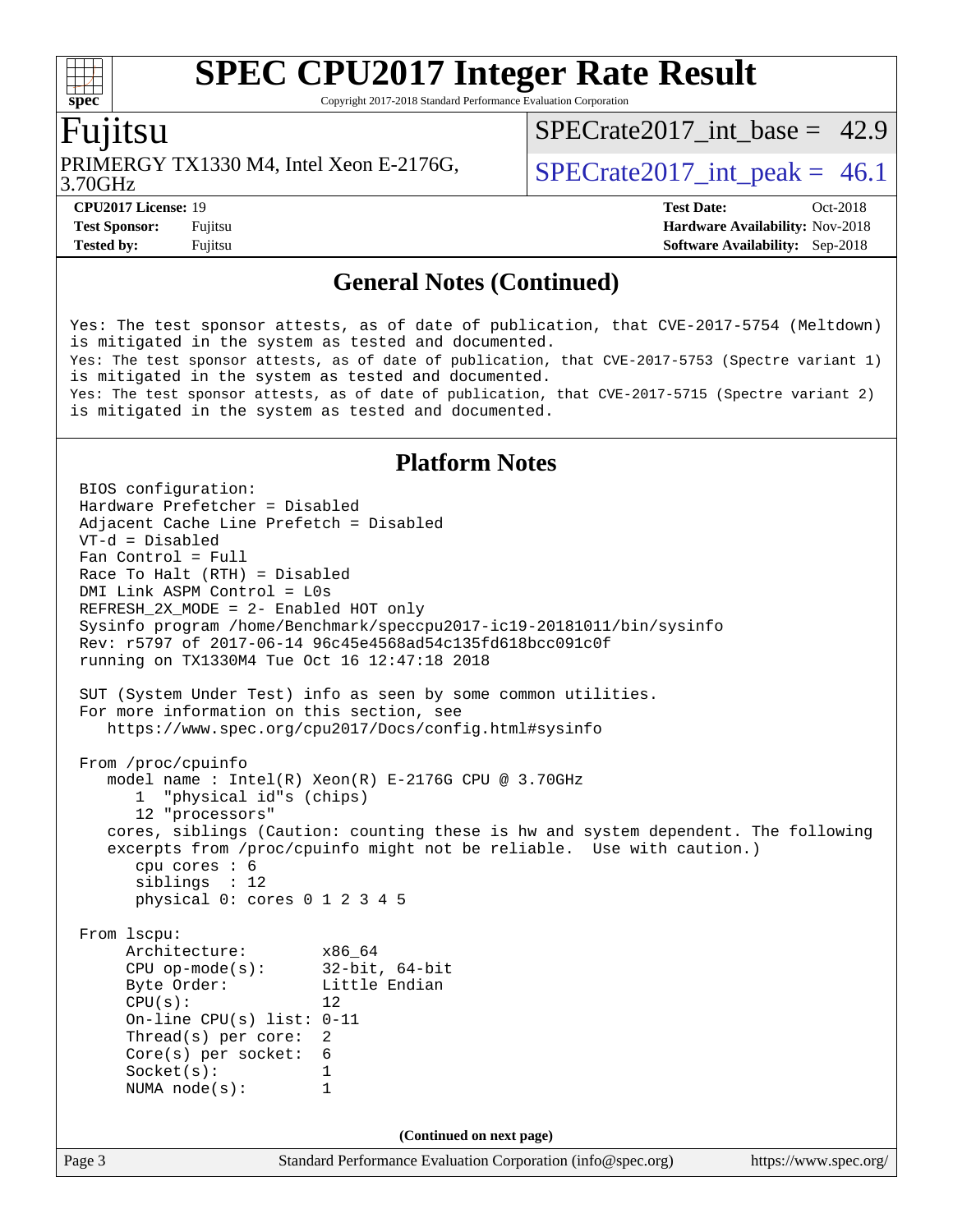Copyright 2017-2018 Standard Performance Evaluation Corporation

## Fujitsu

**[spec](http://www.spec.org/)**

 $+\ +$ 

PRIMERGY TX1330 M4, Intel Xeon E-2176G,<br>3.70GHz

[SPECrate2017\\_int\\_base =](http://www.spec.org/auto/cpu2017/Docs/result-fields.html#SPECrate2017intbase) 42.9

 $SPECTate 2017\_int\_peak = 46.1$ 

**[CPU2017 License:](http://www.spec.org/auto/cpu2017/Docs/result-fields.html#CPU2017License)** 19 **[Test Date:](http://www.spec.org/auto/cpu2017/Docs/result-fields.html#TestDate)** Oct-2018 **[Test Sponsor:](http://www.spec.org/auto/cpu2017/Docs/result-fields.html#TestSponsor)** Fujitsu **[Hardware Availability:](http://www.spec.org/auto/cpu2017/Docs/result-fields.html#HardwareAvailability)** Nov-2018 **[Tested by:](http://www.spec.org/auto/cpu2017/Docs/result-fields.html#Testedby)** Fujitsu **[Software Availability:](http://www.spec.org/auto/cpu2017/Docs/result-fields.html#SoftwareAvailability)** Sep-2018

#### **[Platform Notes \(Continued\)](http://www.spec.org/auto/cpu2017/Docs/result-fields.html#PlatformNotes)**

| Vendor ID:<br>CPU family:                                                                                                                                                  | GenuineIntel<br>6                                                                                                                                                                                                                                                                                                                                                                                                                                                                                                                                                                                                                                                                                         |
|----------------------------------------------------------------------------------------------------------------------------------------------------------------------------|-----------------------------------------------------------------------------------------------------------------------------------------------------------------------------------------------------------------------------------------------------------------------------------------------------------------------------------------------------------------------------------------------------------------------------------------------------------------------------------------------------------------------------------------------------------------------------------------------------------------------------------------------------------------------------------------------------------|
| Model:                                                                                                                                                                     | 158                                                                                                                                                                                                                                                                                                                                                                                                                                                                                                                                                                                                                                                                                                       |
| Model name:                                                                                                                                                                |                                                                                                                                                                                                                                                                                                                                                                                                                                                                                                                                                                                                                                                                                                           |
| Stepping:                                                                                                                                                                  | $Intel(R) Xeon(R) E-2176G CPU @ 3.70GHz$<br>10                                                                                                                                                                                                                                                                                                                                                                                                                                                                                                                                                                                                                                                            |
| CPU MHz:                                                                                                                                                                   | 3700.000                                                                                                                                                                                                                                                                                                                                                                                                                                                                                                                                                                                                                                                                                                  |
| $CPU$ max $MHz$ :                                                                                                                                                          |                                                                                                                                                                                                                                                                                                                                                                                                                                                                                                                                                                                                                                                                                                           |
| CPU min MHz:                                                                                                                                                               | 4700.0000                                                                                                                                                                                                                                                                                                                                                                                                                                                                                                                                                                                                                                                                                                 |
|                                                                                                                                                                            | 800.0000                                                                                                                                                                                                                                                                                                                                                                                                                                                                                                                                                                                                                                                                                                  |
| BogoMIPS:<br>Virtualization:                                                                                                                                               | 7392.00                                                                                                                                                                                                                                                                                                                                                                                                                                                                                                                                                                                                                                                                                                   |
| L1d cache:                                                                                                                                                                 | $VT - x$<br>32K                                                                                                                                                                                                                                                                                                                                                                                                                                                                                                                                                                                                                                                                                           |
| Lli cache:                                                                                                                                                                 | 32K                                                                                                                                                                                                                                                                                                                                                                                                                                                                                                                                                                                                                                                                                                       |
| L2 cache:                                                                                                                                                                  | 256K                                                                                                                                                                                                                                                                                                                                                                                                                                                                                                                                                                                                                                                                                                      |
| L3 cache:                                                                                                                                                                  | 12288K                                                                                                                                                                                                                                                                                                                                                                                                                                                                                                                                                                                                                                                                                                    |
| NUMA $node0$ $CPU(s)$ :                                                                                                                                                    | $0 - 11$                                                                                                                                                                                                                                                                                                                                                                                                                                                                                                                                                                                                                                                                                                  |
|                                                                                                                                                                            |                                                                                                                                                                                                                                                                                                                                                                                                                                                                                                                                                                                                                                                                                                           |
| Flags:                                                                                                                                                                     | fpu vme de pse tsc msr pae mce cx8 apic sep mtrr pge mca cmov                                                                                                                                                                                                                                                                                                                                                                                                                                                                                                                                                                                                                                             |
| hwp_epp ssbd                                                                                                                                                               | pat pse36 clflush dts acpi mmx fxsr sse sse2 ss ht tm pbe syscall nx pdpe1gb rdtscp<br>lm constant_tsc art arch_perfmon pebs bts rep_good nopl xtopology nonstop_tsc cpuid<br>aperfmperf tsc_known_freq pni pclmulqdq dtes64 monitor ds_cpl vmx smx est tm2 ssse3<br>sdbg fma cx16 xtpr pdcm pcid sse4_1 sse4_2 x2apic movbe popcnt tsc_deadline_timer<br>aes xsave avx f16c rdrand lahf_lm abm 3dnowprefetch cpuid_fault epb invpcid_single<br>pti tpr_shadow vnmi flexpriority ept vpid fsgsbase tsc_adjust bmil hle avx2 smep<br>bmi2 erms invpcid rtm mpx rdseed adx smap clflushopt intel_pt xsaveopt xsavec<br>xgetbvl xsaves ibpb ibrs stibp dtherm ida arat pln pts hwp hwp_notify hwp_act_window |
| /proc/cpuinfo cache data<br>cache size : $12288$ KB                                                                                                                        |                                                                                                                                                                                                                                                                                                                                                                                                                                                                                                                                                                                                                                                                                                           |
| physical chip.<br>available: 1 nodes (0)<br>node 0 cpus: 0 1 2 3 4 5 6 7 8 9 10 11<br>node 0 size: 63914 MB<br>node 0 free: 63418 MB<br>node distances:<br>node 0<br>0: 10 | From numactl --hardware WARNING: a numactl 'node' might or might not correspond to a                                                                                                                                                                                                                                                                                                                                                                                                                                                                                                                                                                                                                      |
| From /proc/meminfo<br>MemTotal:<br>65448456 kB<br>HugePages_Total:<br>Hugepagesize:                                                                                        | 0<br>2048 kB                                                                                                                                                                                                                                                                                                                                                                                                                                                                                                                                                                                                                                                                                              |
| From /etc/*release* /etc/*version*<br>os-release:<br>NAME="SLES"                                                                                                           |                                                                                                                                                                                                                                                                                                                                                                                                                                                                                                                                                                                                                                                                                                           |
|                                                                                                                                                                            | (Continued on next page)                                                                                                                                                                                                                                                                                                                                                                                                                                                                                                                                                                                                                                                                                  |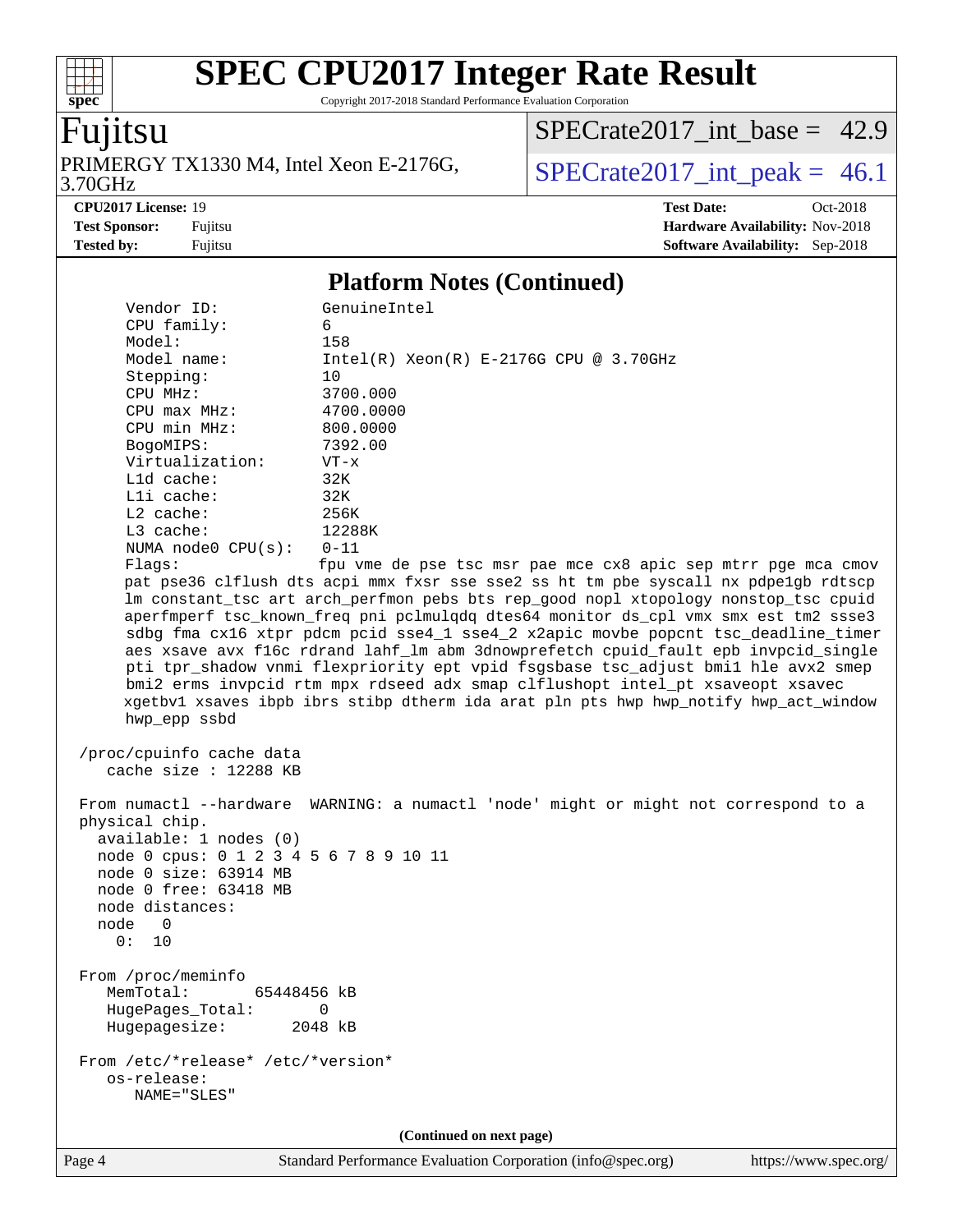Copyright 2017-2018 Standard Performance Evaluation Corporation

### Fujitsu

**[spec](http://www.spec.org/)**

3.70GHz PRIMERGY TX1330 M4, Intel Xeon E-2176G,  $\vert$  SPECrate2017 int peak = 46.1

SPECrate2017 int\_base =  $42.9$ 

**[CPU2017 License:](http://www.spec.org/auto/cpu2017/Docs/result-fields.html#CPU2017License)** 19 **[Test Date:](http://www.spec.org/auto/cpu2017/Docs/result-fields.html#TestDate)** Oct-2018 **[Test Sponsor:](http://www.spec.org/auto/cpu2017/Docs/result-fields.html#TestSponsor)** Fujitsu **[Hardware Availability:](http://www.spec.org/auto/cpu2017/Docs/result-fields.html#HardwareAvailability)** Nov-2018 **[Tested by:](http://www.spec.org/auto/cpu2017/Docs/result-fields.html#Testedby)** Fujitsu **[Software Availability:](http://www.spec.org/auto/cpu2017/Docs/result-fields.html#SoftwareAvailability)** Sep-2018

#### **[Platform Notes \(Continued\)](http://www.spec.org/auto/cpu2017/Docs/result-fields.html#PlatformNotes)**

 VERSION="15" VERSION\_ID="15" PRETTY\_NAME="SUSE Linux Enterprise Server 15" ID="sles" ID\_LIKE="suse" ANSI\_COLOR="0;32" CPE\_NAME="cpe:/o:suse:sles:15"

uname -a:

 Linux TX1330M4 4.12.14-23-default #1 SMP Tue May 29 21:04:44 UTC 2018 (cd0437b) x86\_64 x86\_64 x86\_64 GNU/Linux

run-level 3 Oct 16 12:44

 SPEC is set to: /home/Benchmark/speccpu2017-ic19-20181011 Filesystem Type Size Used Avail Use% Mounted on /dev/sda3 xfs 828G 102G 726G 13% /home

 Additional information from dmidecode follows. WARNING: Use caution when you interpret this section. The 'dmidecode' program reads system data which is "intended to allow hardware to be accurately determined", but the intent may not be met, as there are frequent changes to hardware, firmware, and the "DMTF SMBIOS" standard. BIOS FUJITSU // American Megatrends Inc. V5.0.0.13 R1.0.0 for D3673-A1x 09/14/2018 Memory: 4x Samsung M391A2K43BB1-CTD 16 GB 2 rank 2667

(End of data from sysinfo program)

#### **[Compiler Version Notes](http://www.spec.org/auto/cpu2017/Docs/result-fields.html#CompilerVersionNotes)**

| 500.perlbench $r(base)$ 502.gcc $r(base)$ 505.mcf $r(base, peak)$<br>CC<br>$525.x264$ r(base, peak) $557.xz$ r(base, peak) |  |
|----------------------------------------------------------------------------------------------------------------------------|--|
| $\text{icc}$ (ICC) 19.0.0.117 20180804<br>Copyright (C) 1985-2018 Intel Corporation. All rights reserved.                  |  |
| 500.perlbench $r(\text{peak})$ 502.gcc $r(\text{peak})$<br>CC.                                                             |  |
| $\text{icc}$ (ICC) 19.0.0.117 20180804<br>Copyright (C) 1985-2018 Intel Corporation. All rights reserved.                  |  |
|                                                                                                                            |  |

**(Continued on next page)**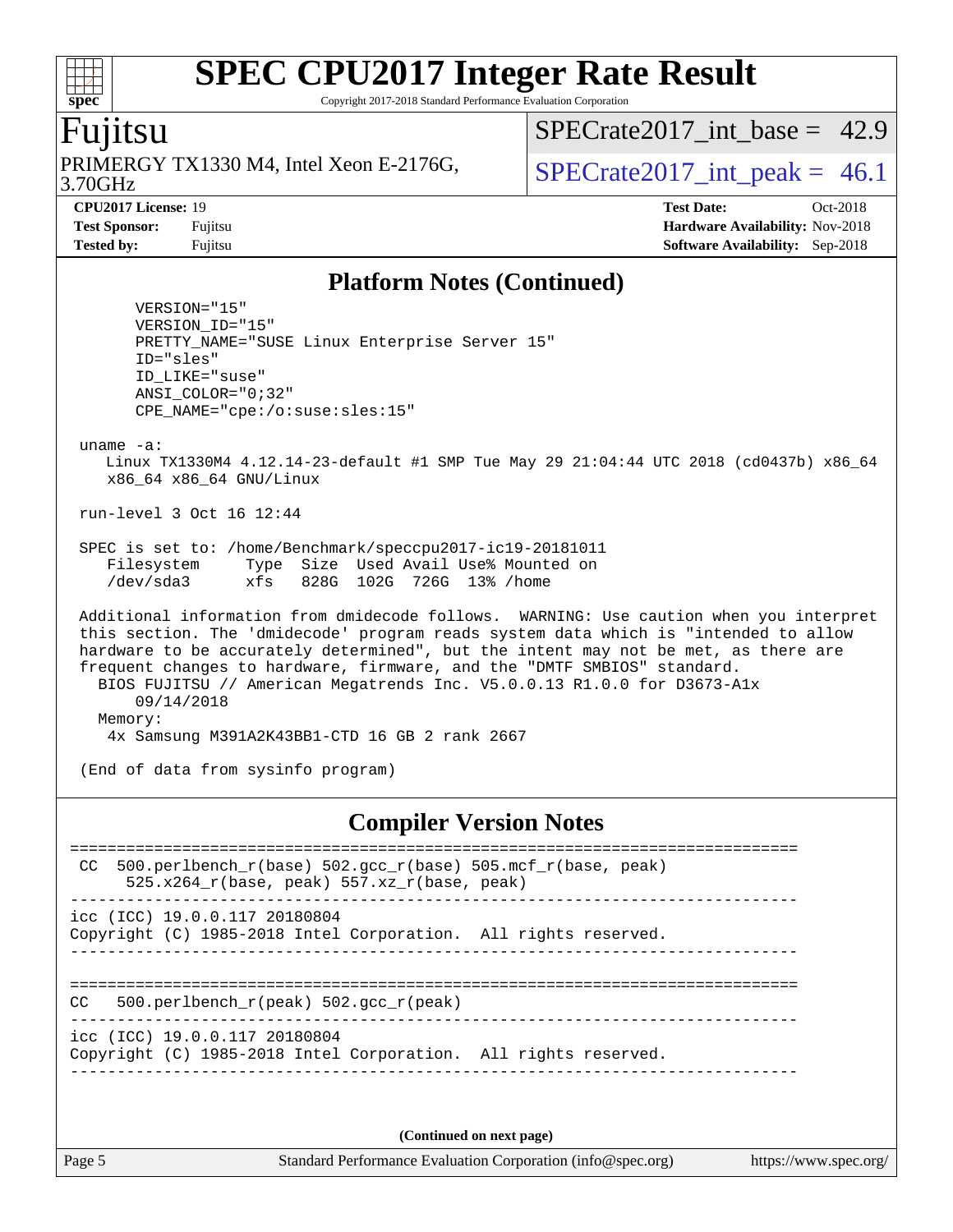Copyright 2017-2018 Standard Performance Evaluation Corporation

## Fujitsu

**[spec](http://www.spec.org/)**

 $\pm\pm\prime$ 

3.70GHz PRIMERGY TX1330 M4, Intel Xeon E-2176G,  $\vert$  [SPECrate2017\\_int\\_peak =](http://www.spec.org/auto/cpu2017/Docs/result-fields.html#SPECrate2017intpeak) 46.1

SPECrate2017 int\_base =  $42.9$ 

**[CPU2017 License:](http://www.spec.org/auto/cpu2017/Docs/result-fields.html#CPU2017License)** 19 **[Test Date:](http://www.spec.org/auto/cpu2017/Docs/result-fields.html#TestDate)** Oct-2018 **[Test Sponsor:](http://www.spec.org/auto/cpu2017/Docs/result-fields.html#TestSponsor)** Fujitsu **[Hardware Availability:](http://www.spec.org/auto/cpu2017/Docs/result-fields.html#HardwareAvailability)** Nov-2018 **[Tested by:](http://www.spec.org/auto/cpu2017/Docs/result-fields.html#Testedby)** Fujitsu **[Software Availability:](http://www.spec.org/auto/cpu2017/Docs/result-fields.html#SoftwareAvailability)** Sep-2018

### **[Compiler Version Notes \(Continued\)](http://www.spec.org/auto/cpu2017/Docs/result-fields.html#CompilerVersionNotes)**

| CXXC 520.omnetpp $r(base)$ 523.xalancbmk $r(base)$ 531.deepsjeng $r(base)$<br>$541.$ leela r(base)                      |
|-------------------------------------------------------------------------------------------------------------------------|
| icpc (ICC) 19.0.0.117 20180804<br>Copyright (C) 1985-2018 Intel Corporation. All rights reserved.                       |
| CXXC 520.omnetpp $r(\text{peak})$ 523.xalancbmk $r(\text{peak})$ 531.deepsjeng $r(\text{peak})$<br>$541.$ leela r(peak) |
| icpc (ICC) 19.0.0.117 20180804<br>Copyright (C) 1985-2018 Intel Corporation. All rights reserved.                       |
| 548.exchange2 r(base, peak)<br>FC.                                                                                      |
| ifort (IFORT) 19.0.0.117 20180804<br>Copyright (C) 1985-2018 Intel Corporation. All rights reserved.                    |

## **[Base Compiler Invocation](http://www.spec.org/auto/cpu2017/Docs/result-fields.html#BaseCompilerInvocation)**

[C benchmarks](http://www.spec.org/auto/cpu2017/Docs/result-fields.html#Cbenchmarks): [icc -m64 -std=c11](http://www.spec.org/cpu2017/results/res2018q4/cpu2017-20181030-09470.flags.html#user_CCbase_intel_icc_64bit_c11_33ee0cdaae7deeeab2a9725423ba97205ce30f63b9926c2519791662299b76a0318f32ddfffdc46587804de3178b4f9328c46fa7c2b0cd779d7a61945c91cd35)

[C++ benchmarks:](http://www.spec.org/auto/cpu2017/Docs/result-fields.html#CXXbenchmarks) [icpc -m64](http://www.spec.org/cpu2017/results/res2018q4/cpu2017-20181030-09470.flags.html#user_CXXbase_intel_icpc_64bit_4ecb2543ae3f1412ef961e0650ca070fec7b7afdcd6ed48761b84423119d1bf6bdf5cad15b44d48e7256388bc77273b966e5eb805aefd121eb22e9299b2ec9d9)

[Fortran benchmarks](http://www.spec.org/auto/cpu2017/Docs/result-fields.html#Fortranbenchmarks): [ifort -m64](http://www.spec.org/cpu2017/results/res2018q4/cpu2017-20181030-09470.flags.html#user_FCbase_intel_ifort_64bit_24f2bb282fbaeffd6157abe4f878425411749daecae9a33200eee2bee2fe76f3b89351d69a8130dd5949958ce389cf37ff59a95e7a40d588e8d3a57e0c3fd751)

## **[Base Portability Flags](http://www.spec.org/auto/cpu2017/Docs/result-fields.html#BasePortabilityFlags)**

 500.perlbench\_r: [-DSPEC\\_LP64](http://www.spec.org/cpu2017/results/res2018q4/cpu2017-20181030-09470.flags.html#b500.perlbench_r_basePORTABILITY_DSPEC_LP64) [-DSPEC\\_LINUX\\_X64](http://www.spec.org/cpu2017/results/res2018q4/cpu2017-20181030-09470.flags.html#b500.perlbench_r_baseCPORTABILITY_DSPEC_LINUX_X64) 502.gcc\_r: [-DSPEC\\_LP64](http://www.spec.org/cpu2017/results/res2018q4/cpu2017-20181030-09470.flags.html#suite_basePORTABILITY502_gcc_r_DSPEC_LP64) 505.mcf\_r: [-DSPEC\\_LP64](http://www.spec.org/cpu2017/results/res2018q4/cpu2017-20181030-09470.flags.html#suite_basePORTABILITY505_mcf_r_DSPEC_LP64) 520.omnetpp\_r: [-DSPEC\\_LP64](http://www.spec.org/cpu2017/results/res2018q4/cpu2017-20181030-09470.flags.html#suite_basePORTABILITY520_omnetpp_r_DSPEC_LP64) 523.xalancbmk\_r: [-DSPEC\\_LP64](http://www.spec.org/cpu2017/results/res2018q4/cpu2017-20181030-09470.flags.html#suite_basePORTABILITY523_xalancbmk_r_DSPEC_LP64) [-DSPEC\\_LINUX](http://www.spec.org/cpu2017/results/res2018q4/cpu2017-20181030-09470.flags.html#b523.xalancbmk_r_baseCXXPORTABILITY_DSPEC_LINUX) 525.x264\_r: [-DSPEC\\_LP64](http://www.spec.org/cpu2017/results/res2018q4/cpu2017-20181030-09470.flags.html#suite_basePORTABILITY525_x264_r_DSPEC_LP64) 531.deepsjeng\_r: [-DSPEC\\_LP64](http://www.spec.org/cpu2017/results/res2018q4/cpu2017-20181030-09470.flags.html#suite_basePORTABILITY531_deepsjeng_r_DSPEC_LP64)

**(Continued on next page)**

Page 6 Standard Performance Evaluation Corporation [\(info@spec.org\)](mailto:info@spec.org) <https://www.spec.org/>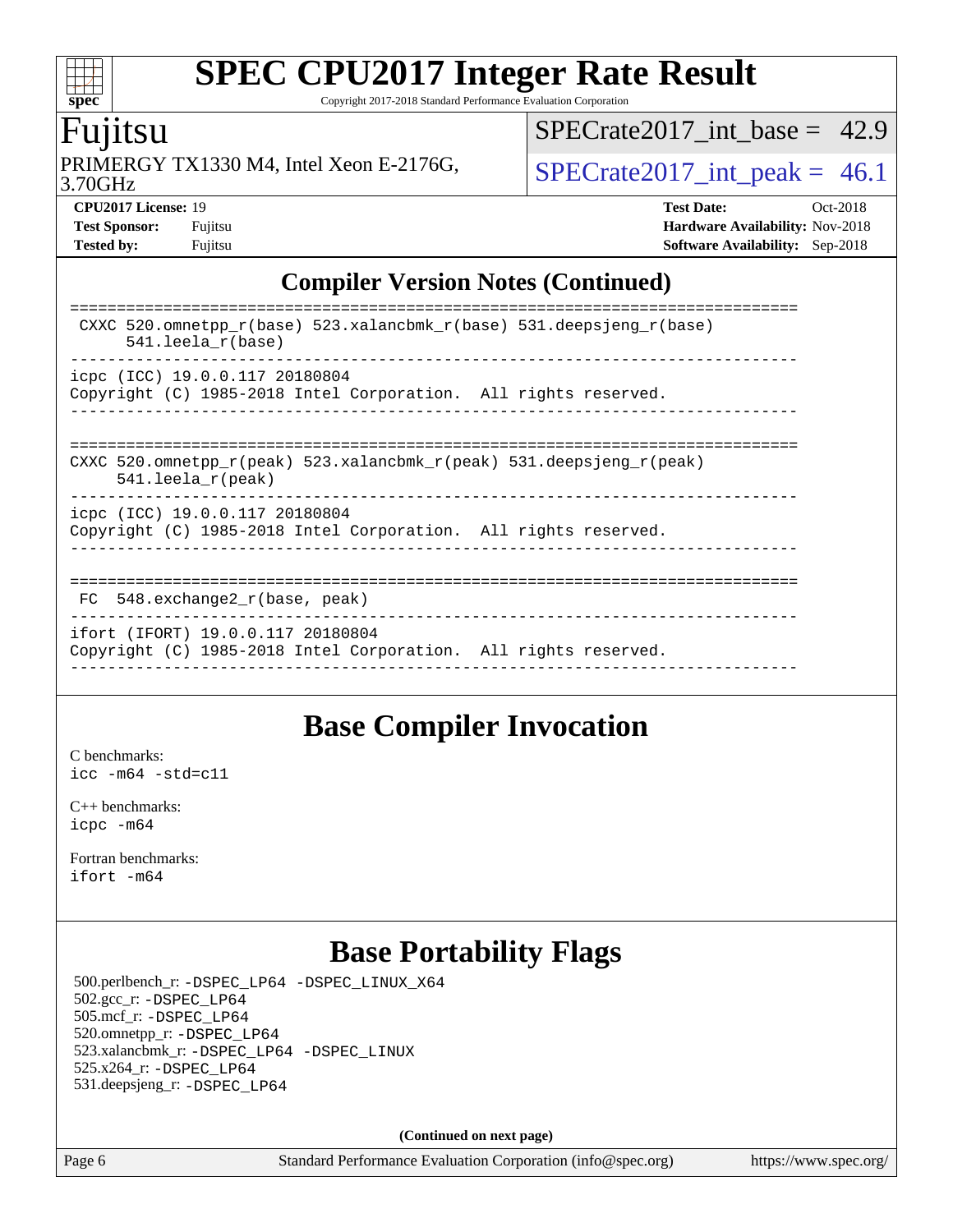Copyright 2017-2018 Standard Performance Evaluation Corporation

### Fujitsu

**[spec](http://www.spec.org/)**

3.70GHz PRIMERGY TX1330 M4, Intel Xeon E-2176G,  $\vert$  SPECrate2017 int peak = 46.1

SPECrate2017 int\_base =  $42.9$ 

**[CPU2017 License:](http://www.spec.org/auto/cpu2017/Docs/result-fields.html#CPU2017License)** 19 **[Test Date:](http://www.spec.org/auto/cpu2017/Docs/result-fields.html#TestDate)** Oct-2018 **[Test Sponsor:](http://www.spec.org/auto/cpu2017/Docs/result-fields.html#TestSponsor)** Fujitsu **[Hardware Availability:](http://www.spec.org/auto/cpu2017/Docs/result-fields.html#HardwareAvailability)** Nov-2018 **[Tested by:](http://www.spec.org/auto/cpu2017/Docs/result-fields.html#Testedby)** Fujitsu **[Software Availability:](http://www.spec.org/auto/cpu2017/Docs/result-fields.html#SoftwareAvailability)** Sep-2018

## **[Base Portability Flags \(Continued\)](http://www.spec.org/auto/cpu2017/Docs/result-fields.html#BasePortabilityFlags)**

 541.leela\_r: [-DSPEC\\_LP64](http://www.spec.org/cpu2017/results/res2018q4/cpu2017-20181030-09470.flags.html#suite_basePORTABILITY541_leela_r_DSPEC_LP64) 548.exchange2\_r: [-DSPEC\\_LP64](http://www.spec.org/cpu2017/results/res2018q4/cpu2017-20181030-09470.flags.html#suite_basePORTABILITY548_exchange2_r_DSPEC_LP64) 557.xz\_r: [-DSPEC\\_LP64](http://www.spec.org/cpu2017/results/res2018q4/cpu2017-20181030-09470.flags.html#suite_basePORTABILITY557_xz_r_DSPEC_LP64)

## **[Base Optimization Flags](http://www.spec.org/auto/cpu2017/Docs/result-fields.html#BaseOptimizationFlags)**

[C benchmarks](http://www.spec.org/auto/cpu2017/Docs/result-fields.html#Cbenchmarks):

[-Wl,-z,muldefs](http://www.spec.org/cpu2017/results/res2018q4/cpu2017-20181030-09470.flags.html#user_CCbase_link_force_multiple1_b4cbdb97b34bdee9ceefcfe54f4c8ea74255f0b02a4b23e853cdb0e18eb4525ac79b5a88067c842dd0ee6996c24547a27a4b99331201badda8798ef8a743f577) [-xCORE-AVX2](http://www.spec.org/cpu2017/results/res2018q4/cpu2017-20181030-09470.flags.html#user_CCbase_f-xCORE-AVX2) [-ipo](http://www.spec.org/cpu2017/results/res2018q4/cpu2017-20181030-09470.flags.html#user_CCbase_f-ipo) [-O3](http://www.spec.org/cpu2017/results/res2018q4/cpu2017-20181030-09470.flags.html#user_CCbase_f-O3) [-no-prec-div](http://www.spec.org/cpu2017/results/res2018q4/cpu2017-20181030-09470.flags.html#user_CCbase_f-no-prec-div) [-qopt-mem-layout-trans=3](http://www.spec.org/cpu2017/results/res2018q4/cpu2017-20181030-09470.flags.html#user_CCbase_f-qopt-mem-layout-trans_de80db37974c74b1f0e20d883f0b675c88c3b01e9d123adea9b28688d64333345fb62bc4a798493513fdb68f60282f9a726aa07f478b2f7113531aecce732043) [-L/usr/local/je5.0.1-64/lib](http://www.spec.org/cpu2017/results/res2018q4/cpu2017-20181030-09470.flags.html#user_CCbase_jemalloc_link_path64_4b10a636b7bce113509b17f3bd0d6226c5fb2346b9178c2d0232c14f04ab830f976640479e5c33dc2bcbbdad86ecfb6634cbbd4418746f06f368b512fced5394) [-ljemalloc](http://www.spec.org/cpu2017/results/res2018q4/cpu2017-20181030-09470.flags.html#user_CCbase_jemalloc_link_lib_d1249b907c500fa1c0672f44f562e3d0f79738ae9e3c4a9c376d49f265a04b9c99b167ecedbf6711b3085be911c67ff61f150a17b3472be731631ba4d0471706)

[C++ benchmarks:](http://www.spec.org/auto/cpu2017/Docs/result-fields.html#CXXbenchmarks)

[-Wl,-z,muldefs](http://www.spec.org/cpu2017/results/res2018q4/cpu2017-20181030-09470.flags.html#user_CXXbase_link_force_multiple1_b4cbdb97b34bdee9ceefcfe54f4c8ea74255f0b02a4b23e853cdb0e18eb4525ac79b5a88067c842dd0ee6996c24547a27a4b99331201badda8798ef8a743f577) [-xCORE-AVX2](http://www.spec.org/cpu2017/results/res2018q4/cpu2017-20181030-09470.flags.html#user_CXXbase_f-xCORE-AVX2) [-ipo](http://www.spec.org/cpu2017/results/res2018q4/cpu2017-20181030-09470.flags.html#user_CXXbase_f-ipo) [-O3](http://www.spec.org/cpu2017/results/res2018q4/cpu2017-20181030-09470.flags.html#user_CXXbase_f-O3) [-no-prec-div](http://www.spec.org/cpu2017/results/res2018q4/cpu2017-20181030-09470.flags.html#user_CXXbase_f-no-prec-div) [-qopt-mem-layout-trans=3](http://www.spec.org/cpu2017/results/res2018q4/cpu2017-20181030-09470.flags.html#user_CXXbase_f-qopt-mem-layout-trans_de80db37974c74b1f0e20d883f0b675c88c3b01e9d123adea9b28688d64333345fb62bc4a798493513fdb68f60282f9a726aa07f478b2f7113531aecce732043) [-L/usr/local/je5.0.1-64/lib](http://www.spec.org/cpu2017/results/res2018q4/cpu2017-20181030-09470.flags.html#user_CXXbase_jemalloc_link_path64_4b10a636b7bce113509b17f3bd0d6226c5fb2346b9178c2d0232c14f04ab830f976640479e5c33dc2bcbbdad86ecfb6634cbbd4418746f06f368b512fced5394) [-ljemalloc](http://www.spec.org/cpu2017/results/res2018q4/cpu2017-20181030-09470.flags.html#user_CXXbase_jemalloc_link_lib_d1249b907c500fa1c0672f44f562e3d0f79738ae9e3c4a9c376d49f265a04b9c99b167ecedbf6711b3085be911c67ff61f150a17b3472be731631ba4d0471706)

#### [Fortran benchmarks](http://www.spec.org/auto/cpu2017/Docs/result-fields.html#Fortranbenchmarks):

```
-Wl,-z,muldefs -xCORE-AVX2 -ipo -O3 -no-prec-div
-qopt-mem-layout-trans=3 -nostandard-realloc-lhs -align array32byte
-L/usr/local/je5.0.1-64/lib -ljemalloc
```
## **[Peak Compiler Invocation](http://www.spec.org/auto/cpu2017/Docs/result-fields.html#PeakCompilerInvocation)**

[C benchmarks \(except as noted below\)](http://www.spec.org/auto/cpu2017/Docs/result-fields.html#Cbenchmarksexceptasnotedbelow): [icc -m64 -std=c11](http://www.spec.org/cpu2017/results/res2018q4/cpu2017-20181030-09470.flags.html#user_CCpeak_intel_icc_64bit_c11_33ee0cdaae7deeeab2a9725423ba97205ce30f63b9926c2519791662299b76a0318f32ddfffdc46587804de3178b4f9328c46fa7c2b0cd779d7a61945c91cd35)

502.gcc\_r: [icc -m32 -std=c11 -L/opt/intel/compilers\\_and\\_libraries\\_2019/linux/lib/ia32](http://www.spec.org/cpu2017/results/res2018q4/cpu2017-20181030-09470.flags.html#user_peakCCLD502_gcc_r_intel_icc_359a3496d7d64e94fd241b0fefbeabeb20f8603fdc5e80014934380a87abe54d3b265a1c8de0432e5343699d5bf10187de2429efaebc896d56384bcf35c3c77d)

[C++ benchmarks \(except as noted below\):](http://www.spec.org/auto/cpu2017/Docs/result-fields.html#CXXbenchmarksexceptasnotedbelow) [icpc -m64](http://www.spec.org/cpu2017/results/res2018q4/cpu2017-20181030-09470.flags.html#user_CXXpeak_intel_icpc_64bit_4ecb2543ae3f1412ef961e0650ca070fec7b7afdcd6ed48761b84423119d1bf6bdf5cad15b44d48e7256388bc77273b966e5eb805aefd121eb22e9299b2ec9d9)

523.xalancbmk\_r: [icpc -m32 -L/opt/intel/compilers\\_and\\_libraries\\_2019/linux/lib/ia32](http://www.spec.org/cpu2017/results/res2018q4/cpu2017-20181030-09470.flags.html#user_peakCXXLD523_xalancbmk_r_intel_icpc_734b3338147624d5d6357d4d8186dbe167c0eb0ff44ddda30c08e4548af37ddd399fcaabea1b828fae60ea17548654bb05c65e01eb6a7ffb1b5faea19f35a860)

[Fortran benchmarks](http://www.spec.org/auto/cpu2017/Docs/result-fields.html#Fortranbenchmarks): [ifort -m64](http://www.spec.org/cpu2017/results/res2018q4/cpu2017-20181030-09470.flags.html#user_FCpeak_intel_ifort_64bit_24f2bb282fbaeffd6157abe4f878425411749daecae9a33200eee2bee2fe76f3b89351d69a8130dd5949958ce389cf37ff59a95e7a40d588e8d3a57e0c3fd751)

## **[Peak Portability Flags](http://www.spec.org/auto/cpu2017/Docs/result-fields.html#PeakPortabilityFlags)**

 500.perlbench\_r: [-DSPEC\\_LP64](http://www.spec.org/cpu2017/results/res2018q4/cpu2017-20181030-09470.flags.html#b500.perlbench_r_peakPORTABILITY_DSPEC_LP64) [-DSPEC\\_LINUX\\_X64](http://www.spec.org/cpu2017/results/res2018q4/cpu2017-20181030-09470.flags.html#b500.perlbench_r_peakCPORTABILITY_DSPEC_LINUX_X64) 502.gcc\_r: [-D\\_FILE\\_OFFSET\\_BITS=64](http://www.spec.org/cpu2017/results/res2018q4/cpu2017-20181030-09470.flags.html#user_peakPORTABILITY502_gcc_r_file_offset_bits_64_5ae949a99b284ddf4e95728d47cb0843d81b2eb0e18bdfe74bbf0f61d0b064f4bda2f10ea5eb90e1dcab0e84dbc592acfc5018bc955c18609f94ddb8d550002c) 505.mcf\_r: [-DSPEC\\_LP64](http://www.spec.org/cpu2017/results/res2018q4/cpu2017-20181030-09470.flags.html#suite_peakPORTABILITY505_mcf_r_DSPEC_LP64)

**(Continued on next page)**

Page 7 Standard Performance Evaluation Corporation [\(info@spec.org\)](mailto:info@spec.org) <https://www.spec.org/>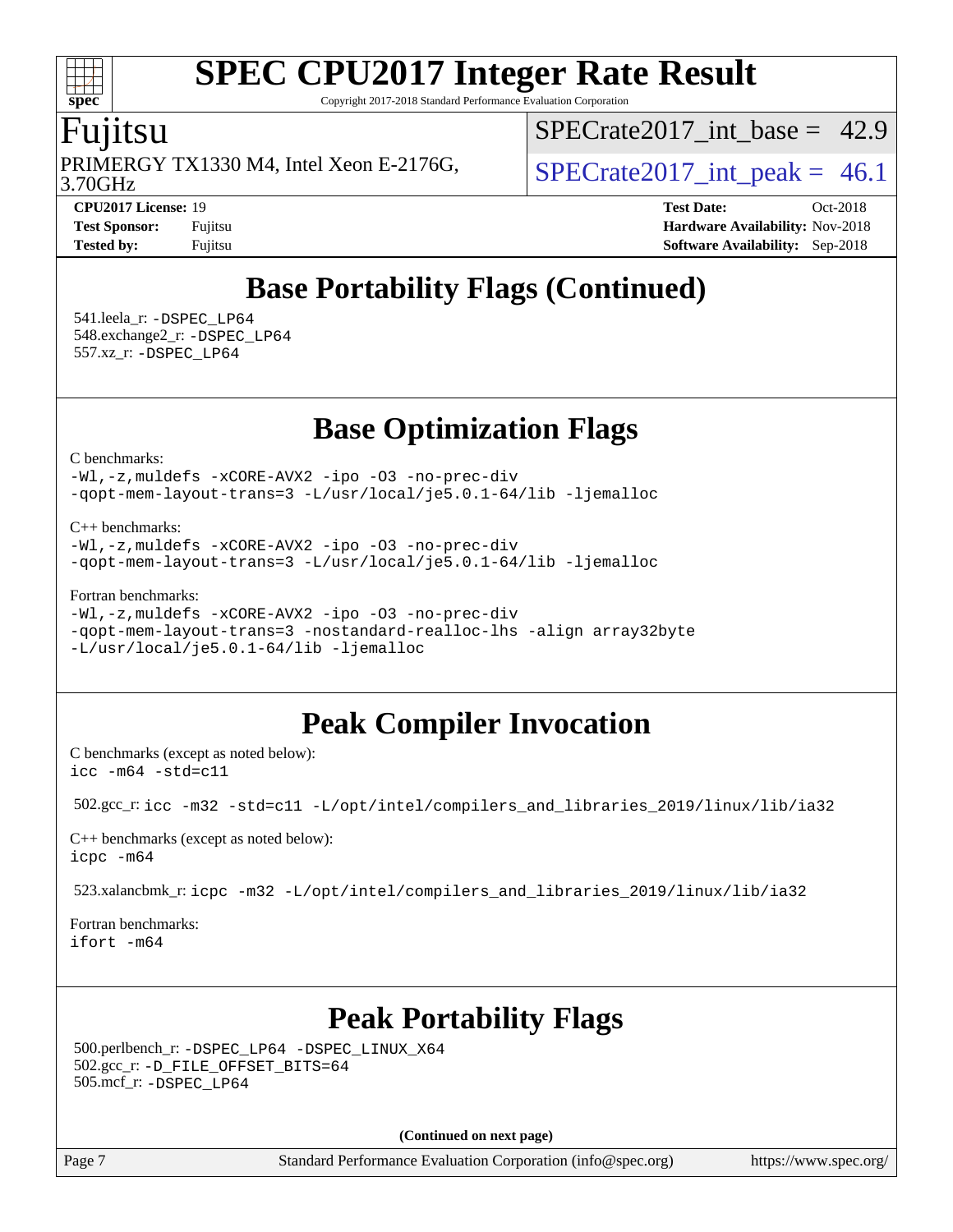Copyright 2017-2018 Standard Performance Evaluation Corporation

### u<sub>11</sub>tsu

**[spec](http://www.spec.org/)**

 $\pm\pm$ 

PRIMERGY TX1330 M4, Intel Xeon E-2176G,  $\vert$  SPECrate2017 int peak = 46.1

SPECrate2017 int\_base =  $42.9$ 

3.70GHz

**[CPU2017 License:](http://www.spec.org/auto/cpu2017/Docs/result-fields.html#CPU2017License)** 19 **[Test Date:](http://www.spec.org/auto/cpu2017/Docs/result-fields.html#TestDate)** Oct-2018 **[Test Sponsor:](http://www.spec.org/auto/cpu2017/Docs/result-fields.html#TestSponsor)** Fujitsu **Fundal** Fujitsu **[Hardware Availability:](http://www.spec.org/auto/cpu2017/Docs/result-fields.html#HardwareAvailability)** Nov-2018 **[Tested by:](http://www.spec.org/auto/cpu2017/Docs/result-fields.html#Testedby)** Fujitsu **[Software Availability:](http://www.spec.org/auto/cpu2017/Docs/result-fields.html#SoftwareAvailability)** Sep-2018

## **[Peak Portability Flags \(Continued\)](http://www.spec.org/auto/cpu2017/Docs/result-fields.html#PeakPortabilityFlags)**

 520.omnetpp\_r: [-DSPEC\\_LP64](http://www.spec.org/cpu2017/results/res2018q4/cpu2017-20181030-09470.flags.html#suite_peakPORTABILITY520_omnetpp_r_DSPEC_LP64) 523.xalancbmk\_r: [-D\\_FILE\\_OFFSET\\_BITS=64](http://www.spec.org/cpu2017/results/res2018q4/cpu2017-20181030-09470.flags.html#user_peakPORTABILITY523_xalancbmk_r_file_offset_bits_64_5ae949a99b284ddf4e95728d47cb0843d81b2eb0e18bdfe74bbf0f61d0b064f4bda2f10ea5eb90e1dcab0e84dbc592acfc5018bc955c18609f94ddb8d550002c) [-DSPEC\\_LINUX](http://www.spec.org/cpu2017/results/res2018q4/cpu2017-20181030-09470.flags.html#b523.xalancbmk_r_peakCXXPORTABILITY_DSPEC_LINUX) 525.x264\_r: [-DSPEC\\_LP64](http://www.spec.org/cpu2017/results/res2018q4/cpu2017-20181030-09470.flags.html#suite_peakPORTABILITY525_x264_r_DSPEC_LP64) 531.deepsjeng\_r: [-DSPEC\\_LP64](http://www.spec.org/cpu2017/results/res2018q4/cpu2017-20181030-09470.flags.html#suite_peakPORTABILITY531_deepsjeng_r_DSPEC_LP64) 541.leela\_r: [-DSPEC\\_LP64](http://www.spec.org/cpu2017/results/res2018q4/cpu2017-20181030-09470.flags.html#suite_peakPORTABILITY541_leela_r_DSPEC_LP64) 548.exchange2\_r: [-DSPEC\\_LP64](http://www.spec.org/cpu2017/results/res2018q4/cpu2017-20181030-09470.flags.html#suite_peakPORTABILITY548_exchange2_r_DSPEC_LP64) 557.xz\_r: [-DSPEC\\_LP64](http://www.spec.org/cpu2017/results/res2018q4/cpu2017-20181030-09470.flags.html#suite_peakPORTABILITY557_xz_r_DSPEC_LP64)

## **[Peak Optimization Flags](http://www.spec.org/auto/cpu2017/Docs/result-fields.html#PeakOptimizationFlags)**

[C benchmarks](http://www.spec.org/auto/cpu2017/Docs/result-fields.html#Cbenchmarks):

```
 500.perlbench_r: -Wl,-z,muldefs -prof-gen(pass 1) -prof-use(pass 2) -ipo
-xCORE-AVX2 -O3 -no-prec-div -qopt-mem-layout-trans=3
-fno-strict-overflow -L/usr/local/je5.0.1-64/lib
-ljemalloc
 502.gcc_r: -Wl,-z,muldefs -prof-gen(pass 1) -prof-use(pass 2) -ipo
-xCORE-AVX2 -O3 -no-prec-div -qopt-mem-layout-trans=3
-L/usr/local/je5.0.1-32/lib -ljemalloc
 505.mcf_r: basepeak = yes
 525.x264_r: -Wl,-z,muldefs -xCORE-AVX2 -ipo -O3 -no-prec-div
-qopt-mem-layout-trans=3 -fno-alias
-L/usr/local/je5.0.1-64/lib -ljemalloc
 557.xz_r: basepeak = yes
C++ benchmarks: 
 520.omnetpp_r: basepeak = yes
 523.xalancbmk_r: -Wl,-z,muldefs -prof-gen(pass 1) -prof-use(pass 2) -ipo
-xCORE-AVX2 -O3 -no-prec-div -qopt-mem-layout-trans=3
-L/usr/local/je5.0.1-32/lib -ljemalloc
 531.deepsjeng_r: basepeak = yes
 541.leela_r: basepeak = yes
Fortran benchmarks: 
-Wl,-z,muldefs -xCORE-AVX2 -ipo -O3 -no-prec-div
-qopt-mem-layout-trans=3 -nostandard-realloc-lhs -align array32byte
                                       (Continued on next page)
```